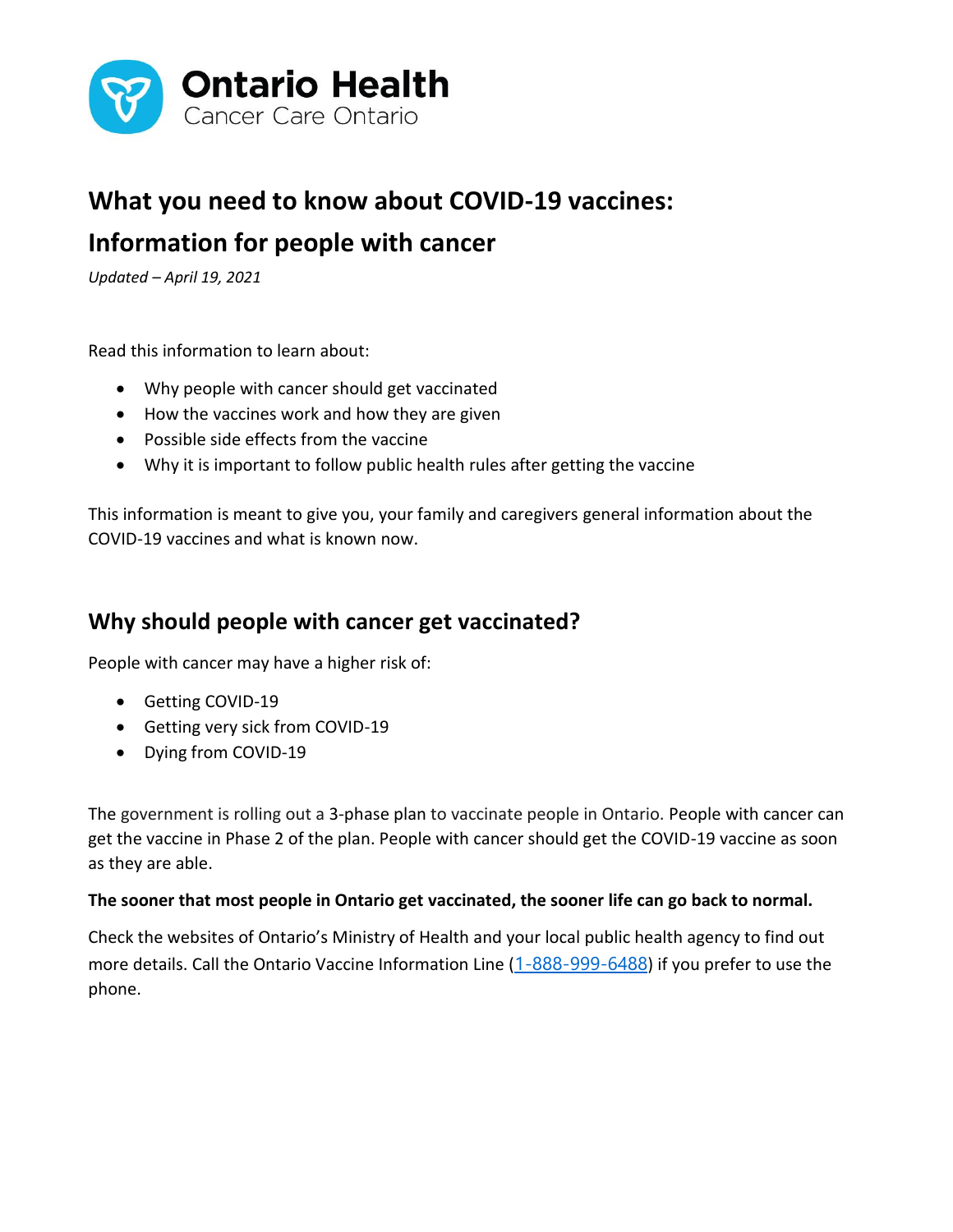#### **What groups of people with cancer are most at risk?**

The following groups of people with cancer have an even higher risk of getting very sick from COVID-19. Those who:

- Are 65 years or older
- Have had a stem cell transplant in the last 6 months
- Are getting or have recently stopped having cancer treatments
- Have been diagnosed with cancer in the last year
- Have cancers of the blood like leukemia, lymphoma and multiple myeloma
- Have lung cancer
- Have cancer that has spread to another area of the body (metastatic cancer)
- Have had cancer surgery within the last 2 months

If you are in one of the above groups, you must be extra careful to protect yourself from getting COVID-19. Stay home as much as possible, stay apart from people you do not live with, wear a mask and wash your hands often.

#### **How do the COVID-19 vaccines work?**

There are 4 vaccines approved for use in Canada.

The COVID-19 vaccines from **Pfizer** and **Moderna** are messenger RNA (mRNA) vaccines. mRNA is type of molecule (small part of a cell) that our bodies are always making. mRNA vaccines teach our bodies to make proteins that tell our immune systems to fight the COVID-19 virus.

The COVID-19 vaccines from **AstraZeneca** (may also be called Covishield) and **Janssen** (**Johnson & Johnson)** are viral vector-based vaccines. This type of vaccine uses another harmless virus (not COVID-19) to teach your body to build up immunity to COVID-19 without making you sick. The flu shot is also a viral vector-based vaccine.

**You cannot get COVID-19 from either type of vaccine.** 

#### **When is the best time to get a vaccine?**

You should get a vaccine as soon as you are able.

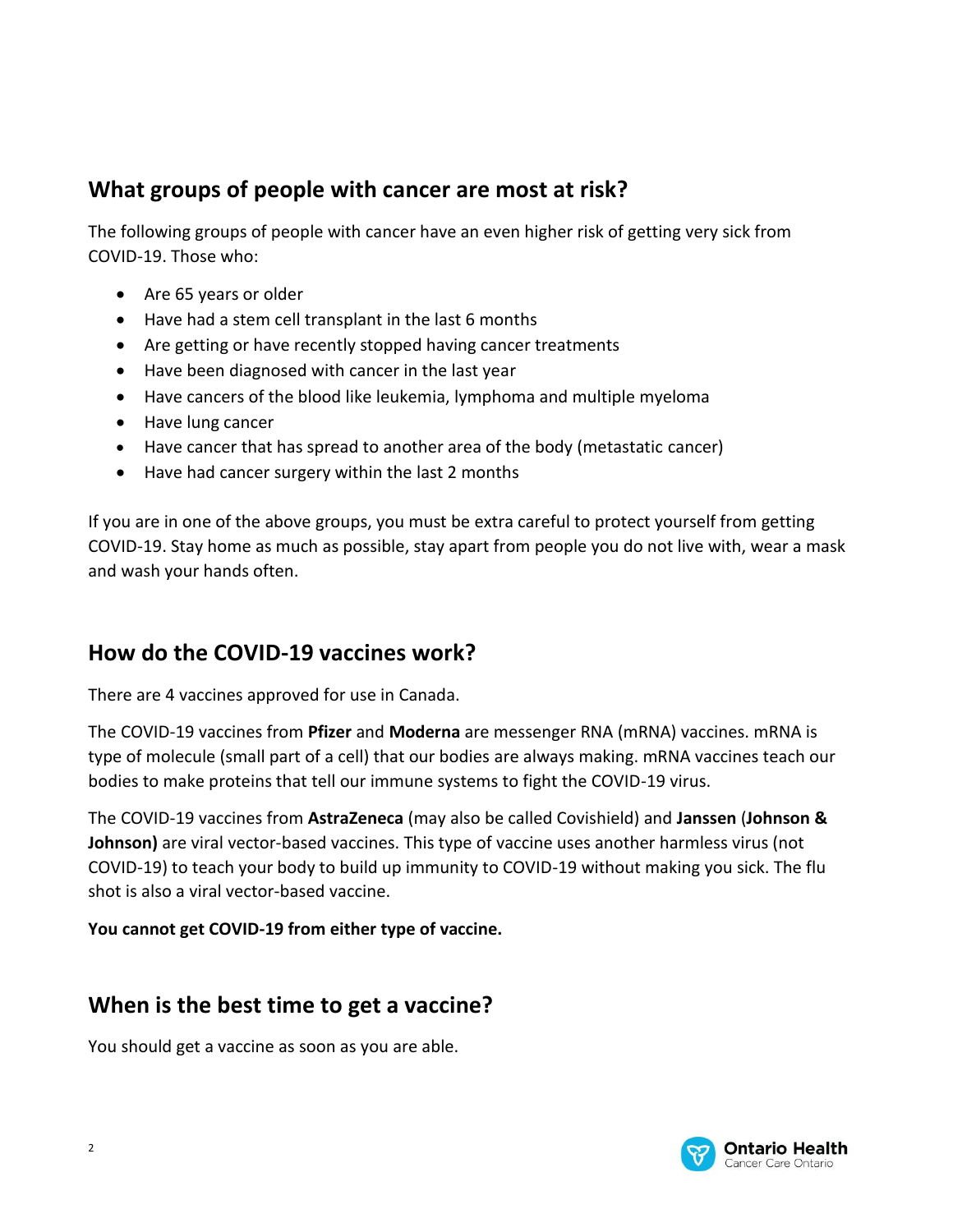If you are getting any of the treatments below, speak to your cancer care team about when it is best to get the vaccine during your treatment:

- Chemotherapy
- Immunotherapy
- Stem cell transplant
- Adoptive cell therapy
- Immunosuppressive therapy (treatments that weaken your immune system)

#### **Which vaccine will I get?**

The vaccine you get will depend on which vaccine is available in your area at the time of your appointment, your age and other factors. Check with your local public health unit and the Ontario Ministry of Health's website to learn about which vaccine you will get.

The best vaccine for you is the first one you are offered.

#### **How do I know that the vaccines are safe?**

Health Canada has one of the most careful review processes in the world. They make sure that all vaccines meet very strict safety and efficacy (how well something works) standards before they are approved for use.

The COVID-19 vaccines are safe for people with cancer. It is important that people with cancer get vaccinated because they may be at a higher risk for more severe outcomes of COVID-19.

The vaccines:

- Were tested on thousands of people
- Have met all the requirements for approval, including safety
- Will be observed for any issues as they are used across the world

#### **How are the vaccines given?**

The COVID-19 vaccines are given as shots (needles) into the upper arm, like a flu shot.

The Pfizer, Moderna, AstraZeneca and Covishield vaccines are 2 shots. The Janssen (Johnson & Johnson) vaccine is 1 shot.

For 2-shot vaccines, the second shot will be given weeks or months after the first shot. When booking your vaccine appointment, ask about the timing of your second shot to make sure it follows the advice of your cancer care team.

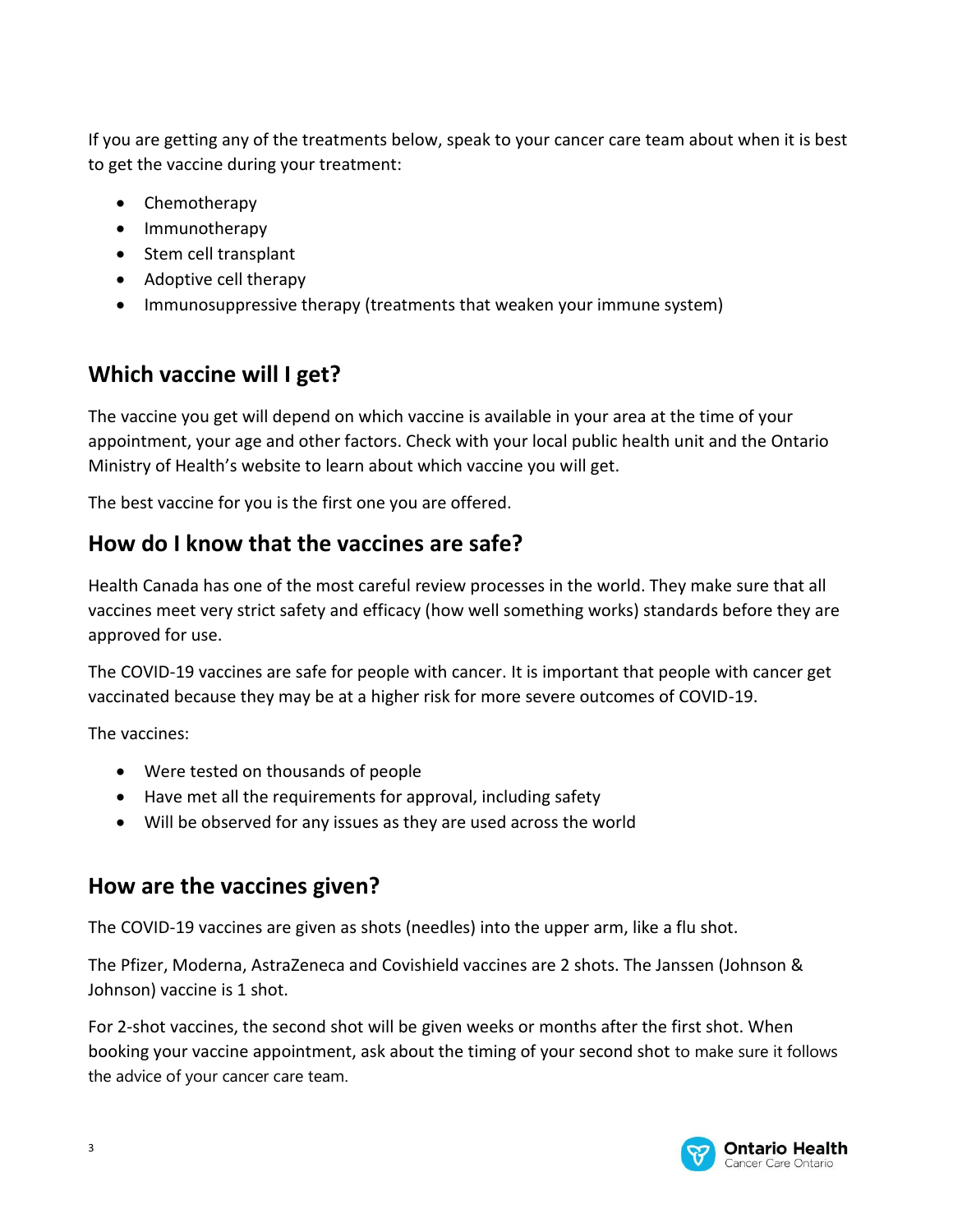#### **How well do the vaccines work?**

All the vaccines have been shown to work well in large clinical trials (a research study that involves humans). The vaccines have shown that they protect people from getting very sick, needing to be hospitalized and dying from COVID-19.

People with weakened immune systems, including some people with cancer, may not get as much protection from the vaccine as others. The vaccines are still being studied for how well they work on the virus variants.

#### **How soon does the vaccine start to work and how long does it last?**

For the 2-shot vaccines, you will begin to get some protection about 2 weeks after the first shot. For the 2-shot vaccines you need the second dose to get the most protection. If you skip the second dose, the vaccine will not work as well to protect you.

For the single shot vaccine, you will begin to get some protection 2 weeks after the single shot.

At this time, we do not know how long protection from the vaccine will last. Since the vaccines are new, they will need to be studied over time to see how long they will work.

#### **What are possible side effects from the vaccines?**

Some people may have mild side effects in the days after their shot. Most side effects will go away on their own. For 2-shot vaccines, side effects may be worse after the second shot.

The most common side effects from the vaccines are:

- Pain, redness or swelling in your arm where the needle was given
- Fatigue (tiredness)
- Headache
- Body chills
- Muscle aches
- Joint pain
- Mild fever
- Diarrhea
- Vomiting

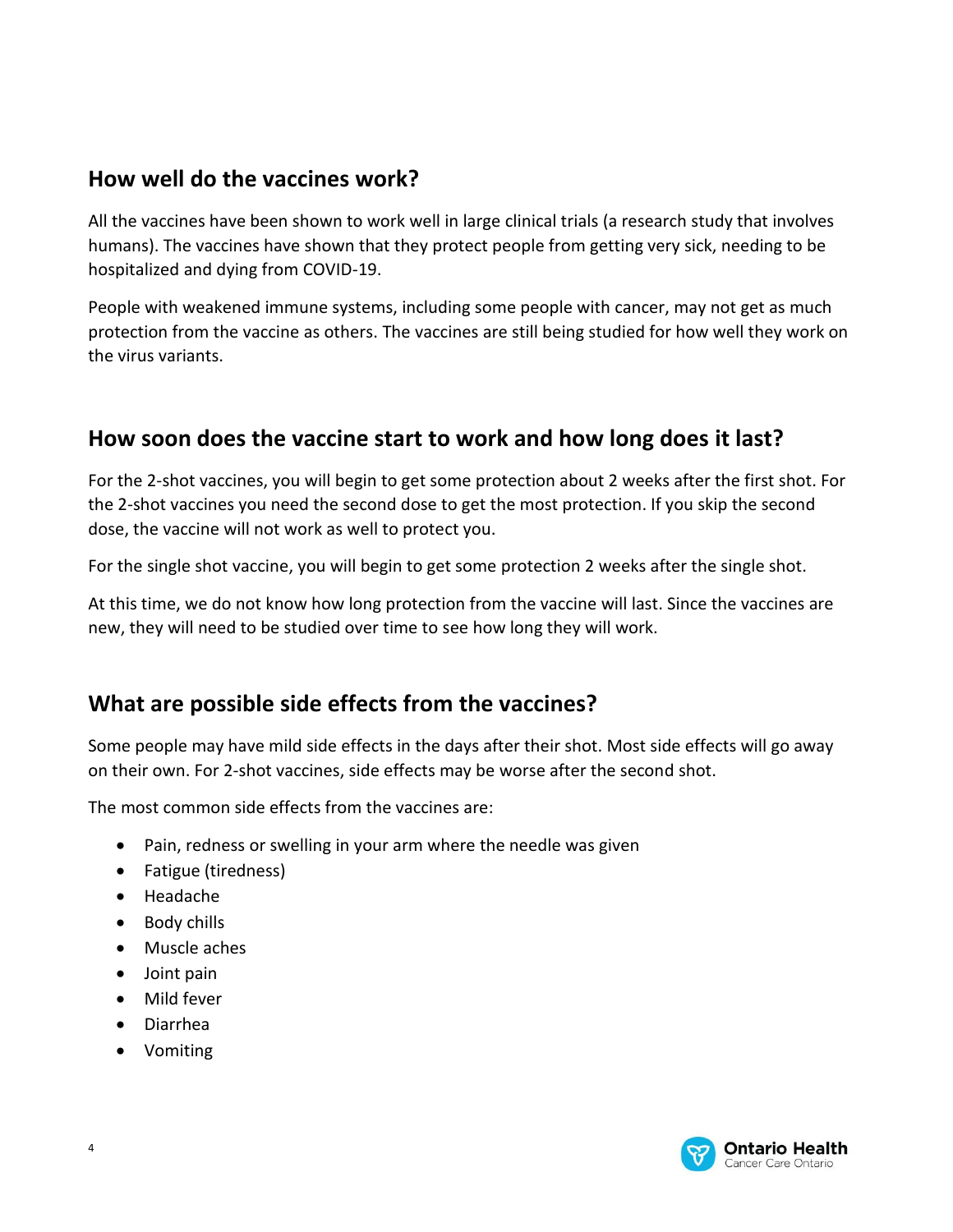• Swollen glands can happen for a few days after getting a COVID-19 vaccine. Talk to your cancer care team if this lasts for more than a few days.

If side effects last for more than 2-3 days, make sure you speak to your health care team.

After you get the COVID-19 vaccine, wait for at least 15 minutes before going home. This wait is to check for side effects or an allergic reaction.

#### **Rare but serious side effects**

A rare but serious form of blood clots has been linked to the AstraZeneca vaccine. These are a different type of clot than those that can be caused by cancer and cancer treatments. The blood clots have mostly happened in women under the age of 55. The blood clots have happened 4-20 days after the vaccine is given.

#### **Can the vaccine cause allergic reactions?**

It is possible to be allergic to ingredients in the COVID-19 vaccines. If you have serious allergies or have had a serious allergic reaction to other vaccines, drugs, or food, talk to your cancer care team or your family health team before you get the COVID-19 vaccine.

You may need to speak to an allergy doctor to see if it is safe for you to get the vaccine. You may also need to get your vaccine in a hospital instead of at a clinic or pharmacy. For more information about ingredients in the vaccines search the vaccine names on the Health Canada website or ask your health care team.

#### **Do I need to keep following public health rules after getting the vaccine?**

Yes. After getting the vaccine it is important to keep following public health rules including:

- Keep wearing a mask
- Wash your hands often
- Stay apart from people that you do not live with

You must keep following public health measures because:

- It takes time for your body to build up protection after getting the vaccine
- It is possible for COVID-19 to spread even between people who have already gotten the vaccine

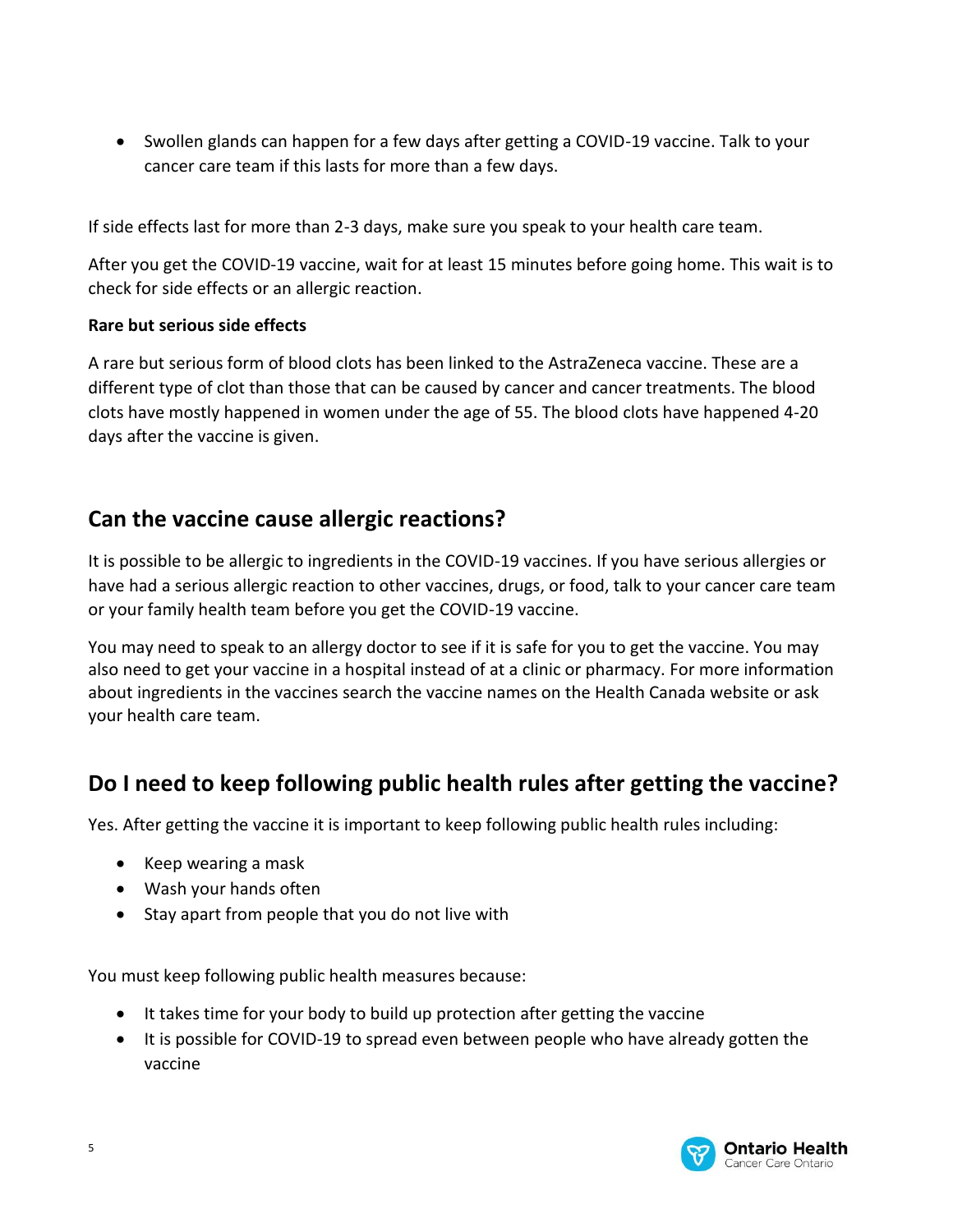We need to control the spread of COVID-19 in our communities until everyone has had a vaccine

#### **Are there times when I should wait to get the vaccine?**

There are times when some people should wait to get the COVID-19 vaccine.

**If you have COVID-19 you should wait** to get the vaccine until after you recover from the virus. You need to get the vaccine even if you have already had COVID-19 because it is possible to get the virus again. Talk to your health care team about when you should get the vaccine after you recover.

**If you have symptoms of COVID-19 or are currently self-isolating you should wait** to get the vaccine. Talk to your health care team about your symptoms and getting a COVID-19 test. Your health care team will tell you when to get the vaccine.

**If you need to get another type of vaccine** (such as the flu shot) wait for at least 28 days after getting your COVID-19 vaccine (single dose or  $2^{nd}$  dose of a 2-shot vaccine) before getting any other vaccines.

If you have already gotten another type of vaccine, wait 14 days before you get the COVID-19 vaccine.

**Schedule your vaccine at least one week before or one week after getting surgery**. This is so that any vaccine side effects are not mistaken for problems after surgery.

## **How did research teams develop the vaccines so quickly?**

Some reasons research teams were able to develop the COVID-19 vaccines so quickly are:

- The COVID-19 virus is similar to other viruses. Researchers already knew a lot about these types of viruses.
- Research teams around the world started to work on the vaccine right away when the COVID-19 virus was found
- Research teams all over the world shared information with each other
- Many people quickly signed up for clinical trials (a research study that involves humans) to test the vaccines. For example, over 200,000 people in Britain took part in clinical trials.